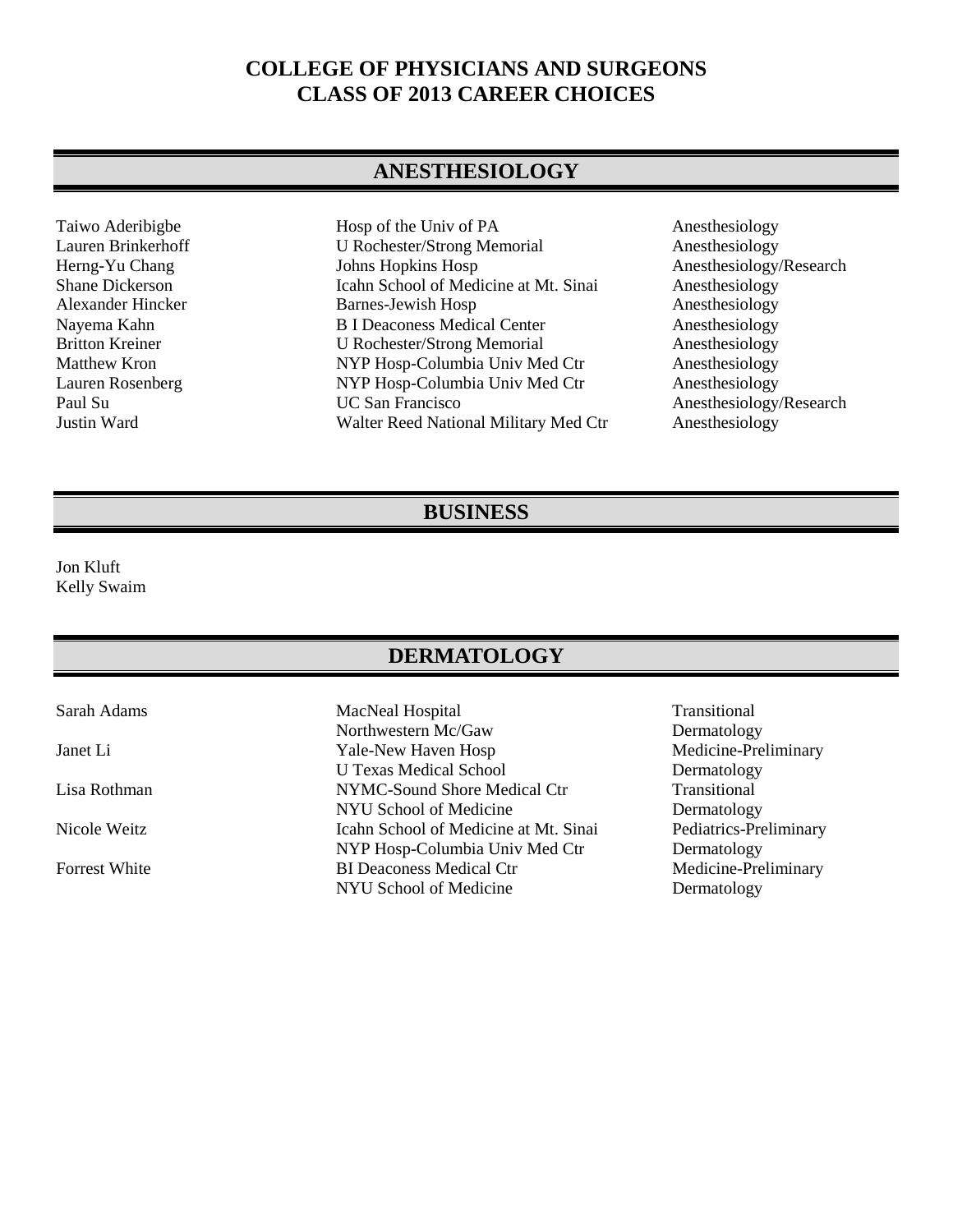### **EMERGENCY MEDICINE**

- 
- Kevin Carey **NYU** School of Medicine Emergency Medicine Youyou Duanmu Einstein/Beth Israel Medical Ctr Emergency Medicine U Rochester/Strong Memorial Stefan Flores Alameda County Medical Ctr Emergency Medicine Skylar Johnson Denver Health Medical Ctr Emergency Medicine Quinn Leslie St. Luke's-Roosevelt Emergency Medicine Douglas MacDonald NYU School of Medicine Emergency Medicine Ben McVane **Icahn School of Medicine at Mt. Sinai** Emergency Medicine Christian Rose UC San Francisco Emergency Medicine Kimberly Stanford **Brigham & Womens Hosp** Emergency Medicine Peggy Tseng U Southern California Emergency Medicine
	-

#### **FAMILY MEDICINE**

Deirdre Brazil Hunterdon Medical Ctr Family Medicine

Family Medicine

# **INTERNAL MEDICINE**

Olawale Amubieya **Internal Medicine** UCLA Medical Ctr

Nestor Anguiano U Wisconsin Hospital and Clinics Internal Medicine Eric Bank **Internal Medicine UCLA Medical Ctr Internal Medicine** David Bejar NYP Hosp-Columbia Univ Med Ctr Internal Medicine Katharine Borthwick **Internal Medicine** UCLA Medical Ctr **Internal Medicine** Barry Breaux NYP Hosp-Columbia Univ Med Ctr Internal Medicine Caitlin Clancy Hosp of the Univ of PA Internal Medicine Clara Engmann Tulane Univ School of Medicine Internal Medicine Jessica Fleitman NYP Hosp-Columbia Univ Med Ctr Internal Medicine William Freed-Pastor **Massachusetts General Hosp** Internal Medicine Sue Gu U Colorado School of Medicine Internal Medicine Jonathan Hansen Duke Univ Medical Ctr Internal Medicine<br>
Norissa Haynes NYP Hosp-Columbia Univ Med Ctr Internal Medicine NYP Hosp-Columbia Univ Med Ctr Grant Henderson Stanford Univ Progs Internal Medicine Gregory Judson **Internal Medicine** UC San Francisco **Internal Medicine** Suneel Kamath **Northwestern/McGaw** Internal Medicine Lauren Mautner NYP Hosp-Columbia Univ Med Ctr Internal Medicine Thomas McConville NYP Hosp-Columbia Univ Med Ctr Internal Medicine Jose Regalbuto NYP Hosp-Columbia Univ Med Ctr Internal Medicine Robert Rogers Massachusetts General Hosp Internal Medicine Saachi Sachdev NYP Hosp-Columbia Univ Med Ctr Internal Medicine Steven Situ **Internal Medicine** UCLA Medical Ctr **Internal Medicine** Jordan VanLare Yale-New Haven Hosp Internal Medicine Sara Viola NYP Hosp-Columbia Univ Med Ctr Internal Medicine Richard White NYU School of Medicine Internal Medicine Christian Wilson NYP Hosp-Columbia Univ Med Ctr Internal Medicine Virginia Workman University of Virginia Internal Medicine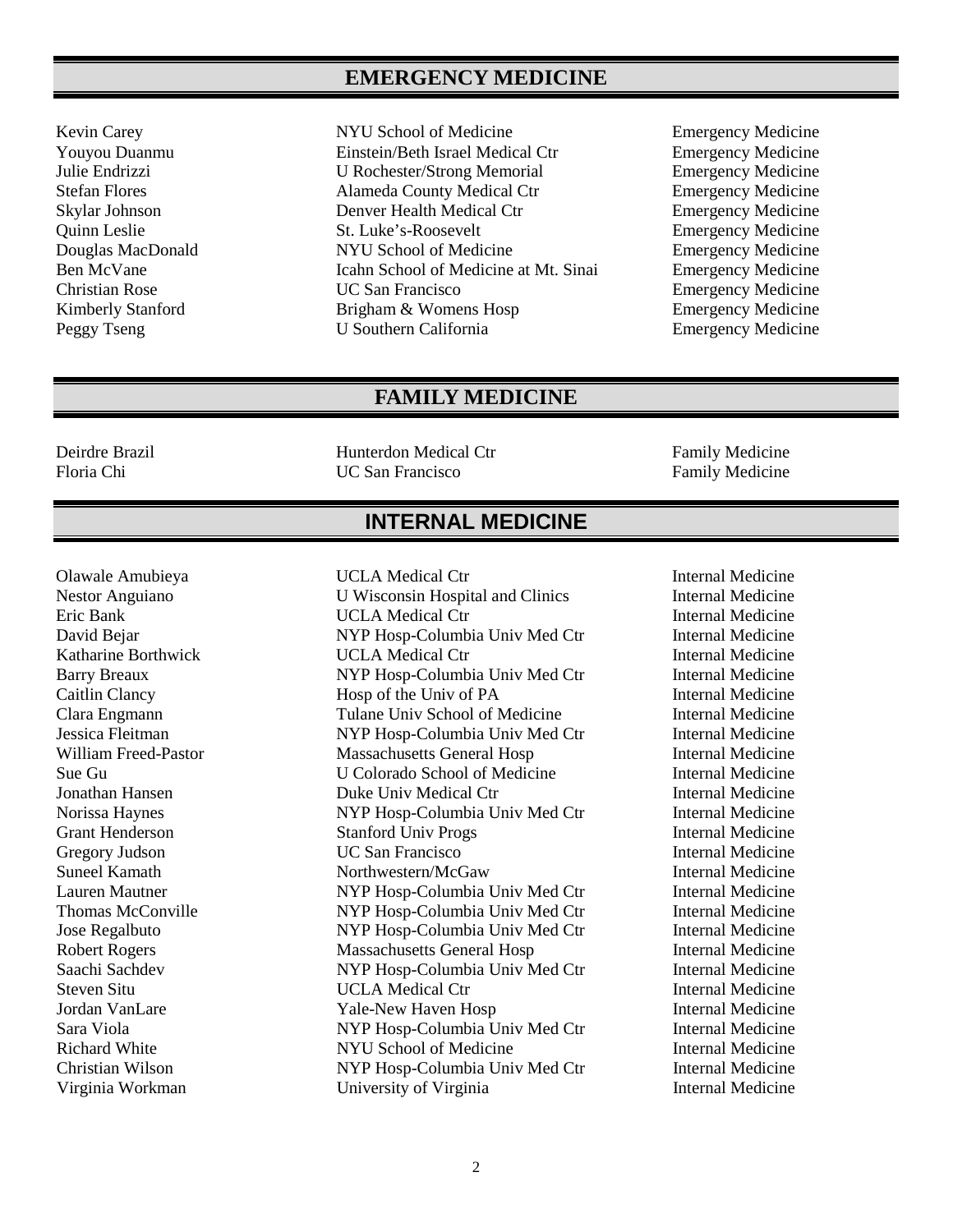# **MEDICINE – PRIMARY CARE**

Rebecca Eskin Massachusetts General Hosp Medicine-Primary Care

### **NEUROLOGICAL SURGERY**

Hannah Goldstein NYP Hosp-Columbia Univ Med Ctr Neurological Surgery Brandon Lane **Indiana Univ School of Medicine** Neurological Surgery John Sheehy St. Josephs Hospital Neurological Surgery<br>
Kerry Vaughan Hosp of the Univ of PA Neurological Surgery Kerry Vaughan Hosp of the Univ of PA

#### **NEUROLOGY**

Brigham & Womens Hosp<br>
Neurology<br>
Northwestern/McGaw<br>
Medicine-F Jonathan Brent Northwestern/McGaw Medicine-Preliminary Northwestern/McGaw Neurology Victoria Ebiana **Yale-New Haven Hosp** Medicine-Preliminary UCLA Medical Ctr<br>
Massachusetts General Hosp<br>
Medicine-Preliminary Jose McFaline Figueroa Massachusetts General Hosp Brigham & Womens Hosp Neurology Daniel Rubin Brigham & Womens Hosp Medicine-Preliminary Brigham & Womens Hosp Neurology Jesse Thon Brigham & Womens Hosp Medicine-Preliminary Brigham & Womens Hosp Neurology

Anna Bank Massachusetts General Hosp Medicine-Preliminary

# **CHILD NEUROLOGY**

Aliza Alter NYP Hosp-Columbia Univ Med Ctr Child Neurology

#### **OBSTETRICS & GYNECOLOGY**

Lilli Dash Hosp of the Univ of PA Obstetrics and Gynecology Marianne DiNapoli NYP Hosp-Columbia Univ Med Ctr **Obstetrics and Gynecology** Samantha Do Stanford Univ Progs Obstetrics and Gynecology<br>Christina Herrera U Texas Southwestern Medical School-Dallas Obstetrics and Gynecology Christina Herrera <br>
U Texas Southwestern Medical School-Dallas Obstetrics and Gynecology<br>
MYP Hosp-Columbia Univ Med Ctr<br>
Obstetrics and Gynecology NYP Hosp-Columbia Univ Med Ctr<br>Yale-New Haven Hosp Ashley Pritchard Yale-New Haven Hosp Obstetrics and Gynecology Anna Reinert **U Maryland Medical Ctr Obstetrics and Gynecology**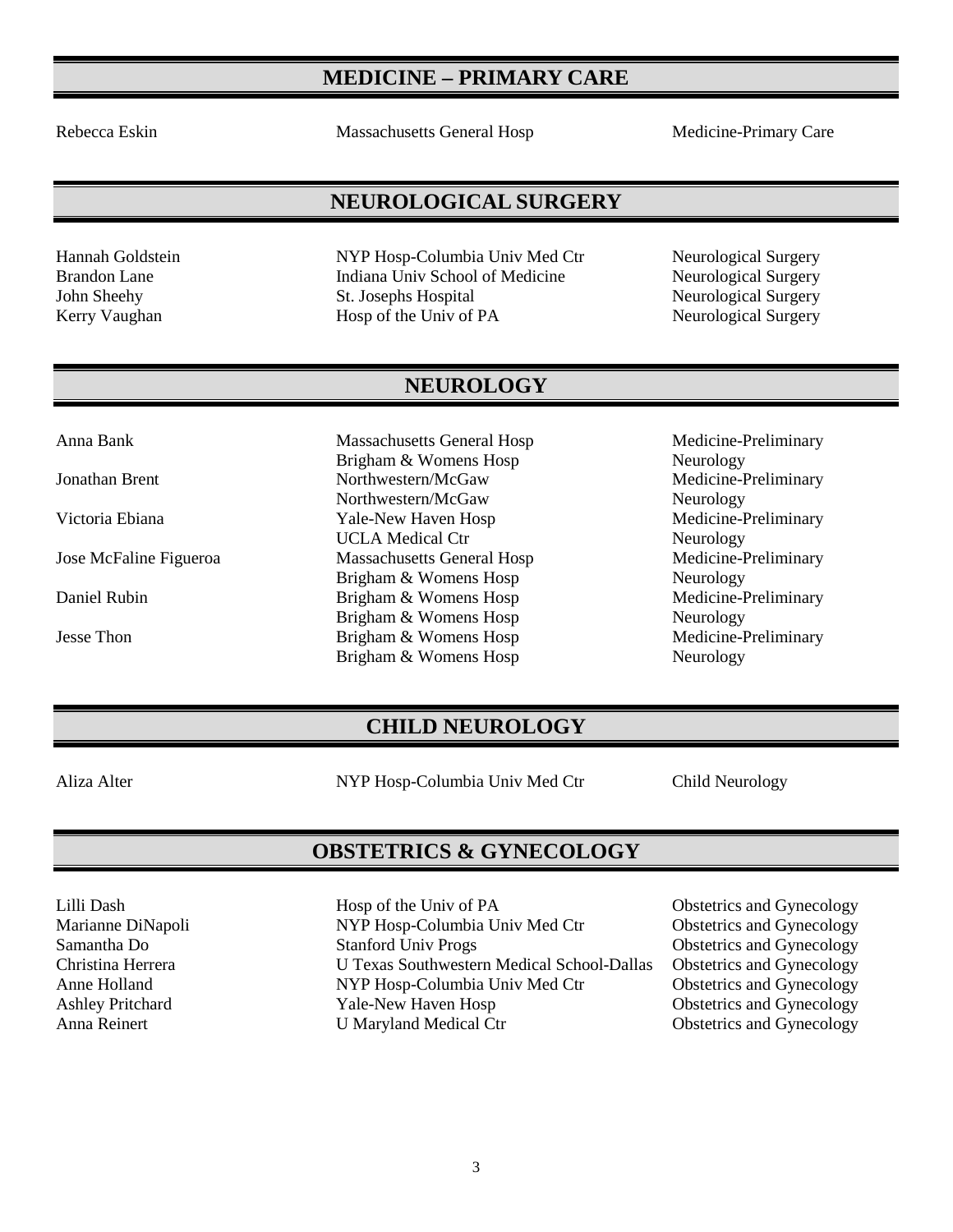#### **OPHTHALMOLOGY**

Matthew Nguyen Morehouse School of Medicine Medicine-Preliminary NYP Hosp-Weill Cornell Medical Ctr Ophthalmology Eva Nong Tufts Medical Ctr Transitional Tufts Medical Ctr Transitional Transitional U Maryland Medical Ctr Ophthalmology Rohini Rao Mt. Auburn Hospital Medicine-Preliminary Harvard-Massachusetts Eye & Ear Ophthalmology Stacy Scofield St. Luke's-Roosevelt Medicine-Preliminary<br>NYP Hosp-Columbia Univ Med Ctr Ophthalmology NYP Hosp-Columbia Univ Med Ctr

## **ORAL & MAXILLOFACIAL SURGERY**

Whitney Florin **NYP Hosp-Columbia Univ Medical Center** Surgery-Preliminary Maher Rifai Jandali St. Luke-Roosevelt Surgery-Preliminary

#### **ORTHOPEDIC SURGERY**

Lindsay Hussey-Andersen George Washington Univ

Jon-Michael Caldwell NYP Hosp-Columbia Univ Med Ctr Ortho Surg/Research COR 6 yr Ryan Coyle Lenox Hill Hospital Ctr Corthopaedic Surgery<br>
William Grantham Vanderbilt Univ Medical Ctr Orthopaedic Surgery William Grantham Mandersen Vanderbilt Univ Medical Ctr Crthopaedic Surgery<br>
Univ Medical Ctr Crthopaedic Surgery<br>
Orthopaedic Surgery Sean Kelly Brook Army Medical Ctr Orthopaedic Surgery Daren McCalla U Rochester/Strong Memorial Molly Meadows Rush University Medical Ctr Orthopaedic Surgery Matthew Riedel Massachusetts General Hosp Ortho Surg/Harvard Combined Katherine Rosenwasser MYP Hosp-Columbia Univ Med Ctr<br>
1989 - Samal Shillingford MYP Hosp-Columbia Univ Med Ctr<br>
2011 - Orthopaedic Surgery Jamal Shillingford NYP Hosp-Columbia Univ Med Ctr Derek Smith Oregon Health & Science Univ Orthopaedic Surgery Robert Spang Massachusetts General Hosp Ortho Surg/Harvard Combined<br>
Daniel Tobert Massachusetts General Hosp Ortho Surg/Harvard Combined Daniel Tobert Massachusetts General Hosp Ortho Surg/Harvard Combined Jacob Tulipan and Thomas Jefferson Univ

John Buza NYU School of Medicine Orthopaedic Surg/Joint Diseases Orthopaedic Surgery

## **OTOLARYNGOLOGY**

Christen Lennon Vanderbilt Univ Medical Ctr Ctrl Otolaryngology<br>
Anuraag Parikh Massachusetts Eye and Ear Infirmary Otolaryngology Massachusetts Eye and Ear Infirmary Otolaryngology/Research Benjamin Rubinstein **Eastern VA Medical School Colaryngology** Kiley Trott Thomas Jefferson Univ Otolaryngology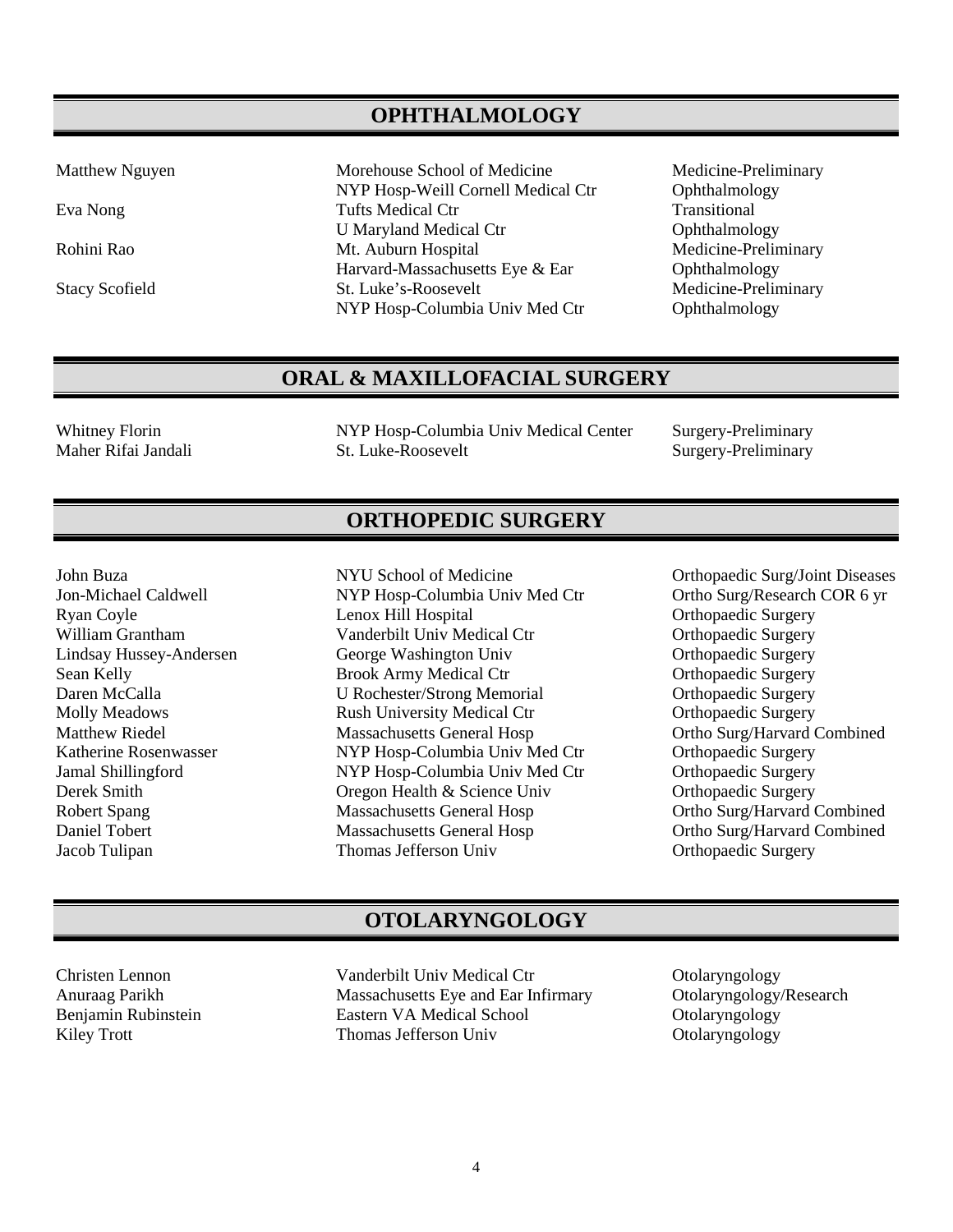# **PATHOLOGY**

Elizabeth Godbey NYP Hosp-Columbia Univ Med Ctr Pathology Derek Oakley Massachusetts General Hosp Pathology-Anat/Clin or Anat<br>
Simon Sung MYP Hosp-Columbia Univ Med Ctr Pathology NYP Hosp-Columbia Univ Med Ctr Pathology

#### **PEDIATRICS**

Nisha Broodie NYP Hosp-Columbia Univ Med Ctr Pediatrics Emily Broun Northwestern/McGaw Pediatrics KaWing Cho Childrens Hospital-LA Pediatrics Nicole Green NYP Hosp-Weill Cornell Medical Ctr Pediatrics<br>Colleen Kays U Washington Affil Hosps Pediatrics U Washington Affil Hosps Pediatrics Joseph Lazar Childrens Hospital-Boston Pediatrics Camila Mateo Childrens Hospital-Boston Peds/Urban Health Advocacy Erika Mejia Childrens Hospital-Philadelphia Pediatrics Childrens Hospital-Philadelphia Pediatrics Colin Orr Cincinnati Childrens Hospital Pediatrics Margaret Ray **NYP Hosp-Columbia Univ Med Ctr** Pediatrics Brooke Redmond U Massachusetts Medical School Pediatrics Saira Siddiqui NYP Hosp-Columbia Univ Med Ctr Pediatrics Ruth Stefanos Stanford Univ Progs Pediatrics<br>
Meredith Winter Childrens Hospital-Philadelphia Pediatrics Childrens Hospital-Philadelphia Pediatrics

#### **PSYCHIATRY**

| Neil Gray             | NYP Hosp-Columbia Univ Med Ctr | Psychiatry |
|-----------------------|--------------------------------|------------|
| <b>Hilary Grubb</b>   | <b>UC San Francisco</b>        | Psychiatry |
| Kathryn Keegan        | NYU School of Medicine         | Psychiatry |
| Katherine Kerr        | NYU School of Medicine         | Psychiatry |
| Paul Smith            | UC San Diego Medical Ctr       | Psychiatry |
| <b>Stephanie Tung</b> | U Southern California          | Psychiatry |
| <b>Blair Uniacke</b>  | NYP Hosp-Columbia Univ Med Ctr | Psychiatry |
| Rachel Wurmser        | Yale-New Haven Hosp            | Psychiatry |
|                       |                                |            |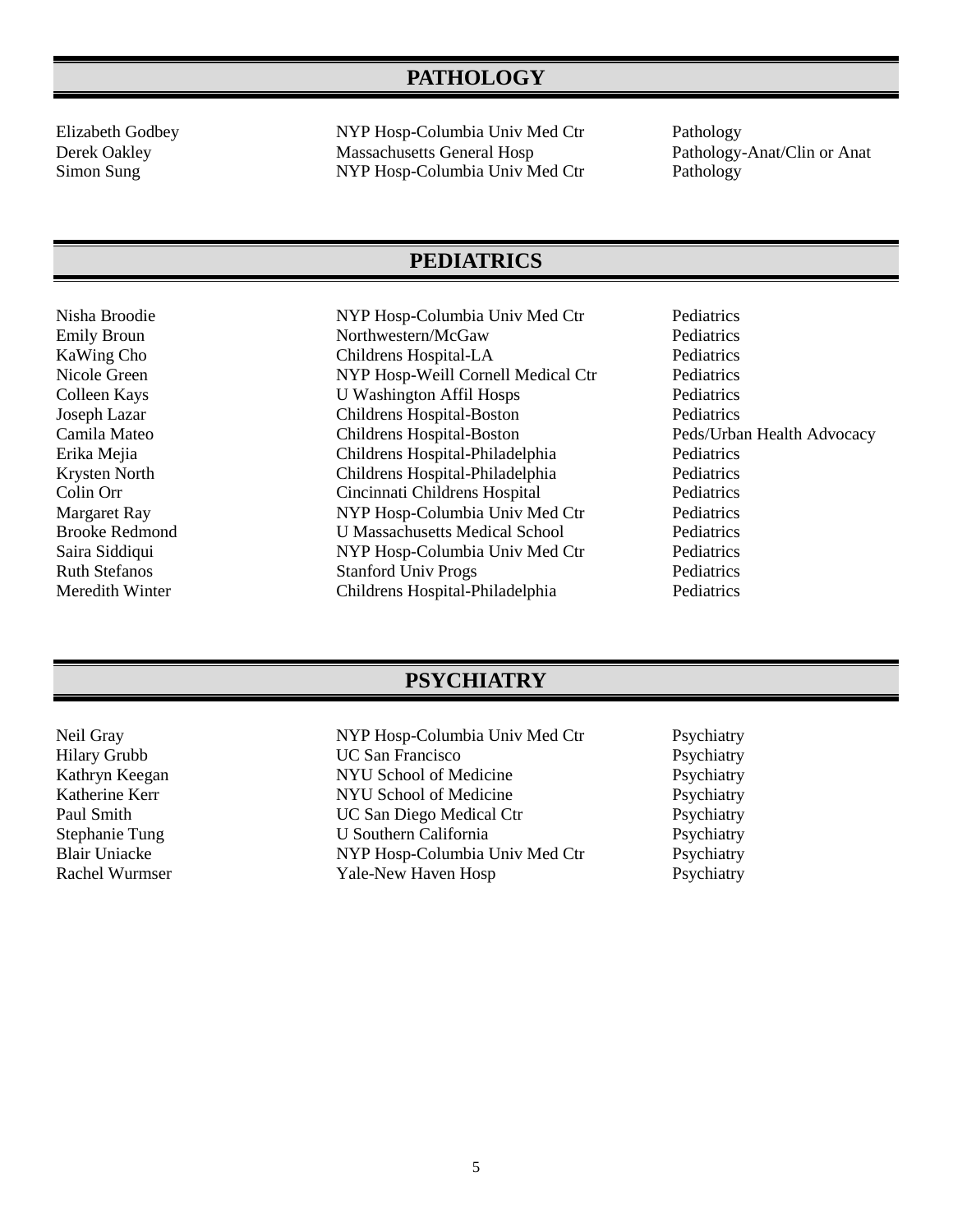# **RADIOLOGY-DIAGNOSTIC**

Alex Bratt Legacy Emanuel/Good Samaritan Transitional NYP Hosp-Weill Cornell Medical Ctr Radiology-Diagnostic Ezra Burch NYU School of Medicine Medicine-Preliminary Brigham & Womens Hosp Radiology-Diagnostic Roger Goldman Crozer-Chester Medical Ctr Transitional Stanford Univ Progs Radiology-Diagnostic Khalid Hassan Yale-New Haven Hosp-St. Raphael Transitional Boston Univ Medical Ctr Radiology-Diagnostic John Latting Lincoln Medical Ctr Transitional Duke Univ Medical Ctr Radiology-Diagnostic Travis Stradford St. Lukes-Roosevelt Medicine-Preliminary NYP Hosp-Weill Cornell Medical Ctr Radiology-Diagnostic

### **SURGERY - GENERAL**

- 
- Anthony Anagnostou Santa Barbara Cottage Hosp General Surgery Marc Atteyeh North Shore LIJ Health Sys General Surgery Coney Bae North Shore LIJ Health Sys General Surgery Christopher Digesu BI Deaconess Med Ctr General Surgery Peter Einersen U Colorado School of Medicine General Surgery Clare French Virginia Mason Medical Ctr General Surgery UCLA Medical Center General Surgery Hautien Liou NYP Hosp-Columbia Univ Med Ctr General Surgery Yitian Liu Cleveland Clinic Foundation General Surgery Clement Marshall Stanford Univ Progs General Surgery Avery Miller **Hosp of the Univ of PA** General Surgery Anne Onishi NYP Hosp-Columbia Univ Med Ctr General Surgery Lauren Orr Mayo School of Grad Medical Education General Surgery Daniel Walker U Connecticut School of Medicine General Surgery

# **SURGERY - PLASTICS**

Jordan Ireton U Texas Southwestern Medical School Plastic Surgery (Integrated)

# **SURGERY - THORACIC**

Jacob Kriegel NYP Hosp-Columbia Univ Med Ctr Thoracic Surgery